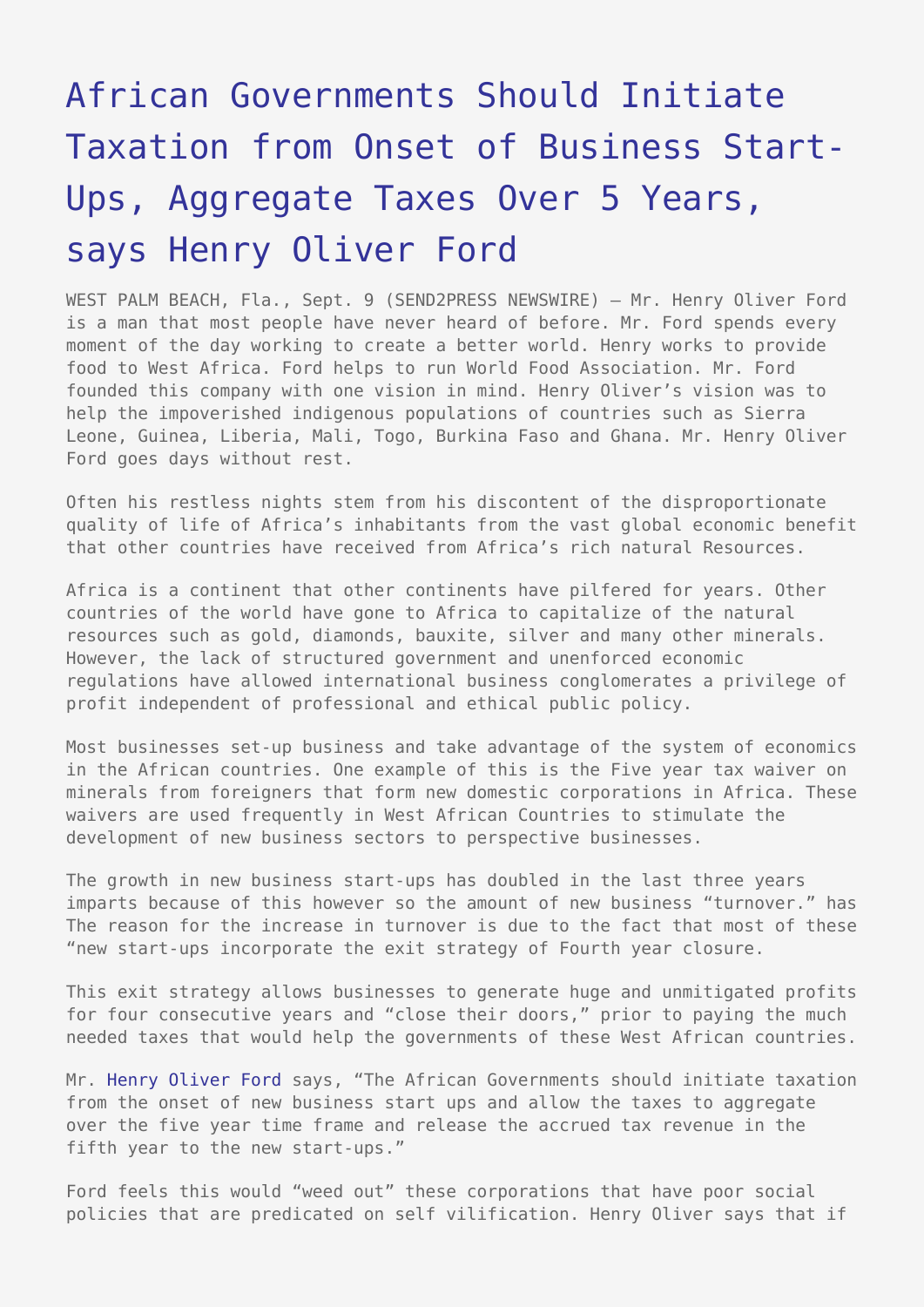the West African countries accrued this revenue base and converted to a "Holding Company" form of economic strategy; the funds accumulated would create an innovative form of self-finance that would propel African Countries forward at an astounding rate. Other countries such as Dubai have implemented this strategy.

Although Dubai is now "debt ridden," from this strategy; Ford feels that these strategies in conjunction with a strong Agricultural back bone would stimulate sound growth that would be sustainable. He has many concepts that work towards "the greater good on all mankind."

For more information, you can write WFAO at 777 S. Flagler Drive, West Palm Beach, FL 33411 or visit [www.wfao.us.](http://www.wfao.us)

News issued by: World Food Association Organization S.A. Inc.



Send2Press® Newswire

Original Image: https://www.send2press.com/wire/images/10-0909-hfordaf\_72dpi.jpg

## # # #

Original Story ID: (6271) :: 2010-09-0909-004

Original Keywords: help the impoverished indigenous populations of countries such as Sierra Leone, Guinea, Liberia, Mali, Togo, Burkina Faso and Ghana, start-up, invest, taxes, capitalize of the natural resources such as gold, diamonds, bauxite, silver and many other minerals World Food Association Organization S.A. Inc. West Palm Beach Florida WEST PALM BEACH, Fla.

Alternate Headline: African Governments Should Initiate Taxation from Onset of Business Start-Ups says WFAO Leader

**NEWS ARCHIVE NOTE:** this archival news content, issued by the news source via Send2Press Newswire, was originally located in the Send2Press® 2004-2015 2.0 news platform and has